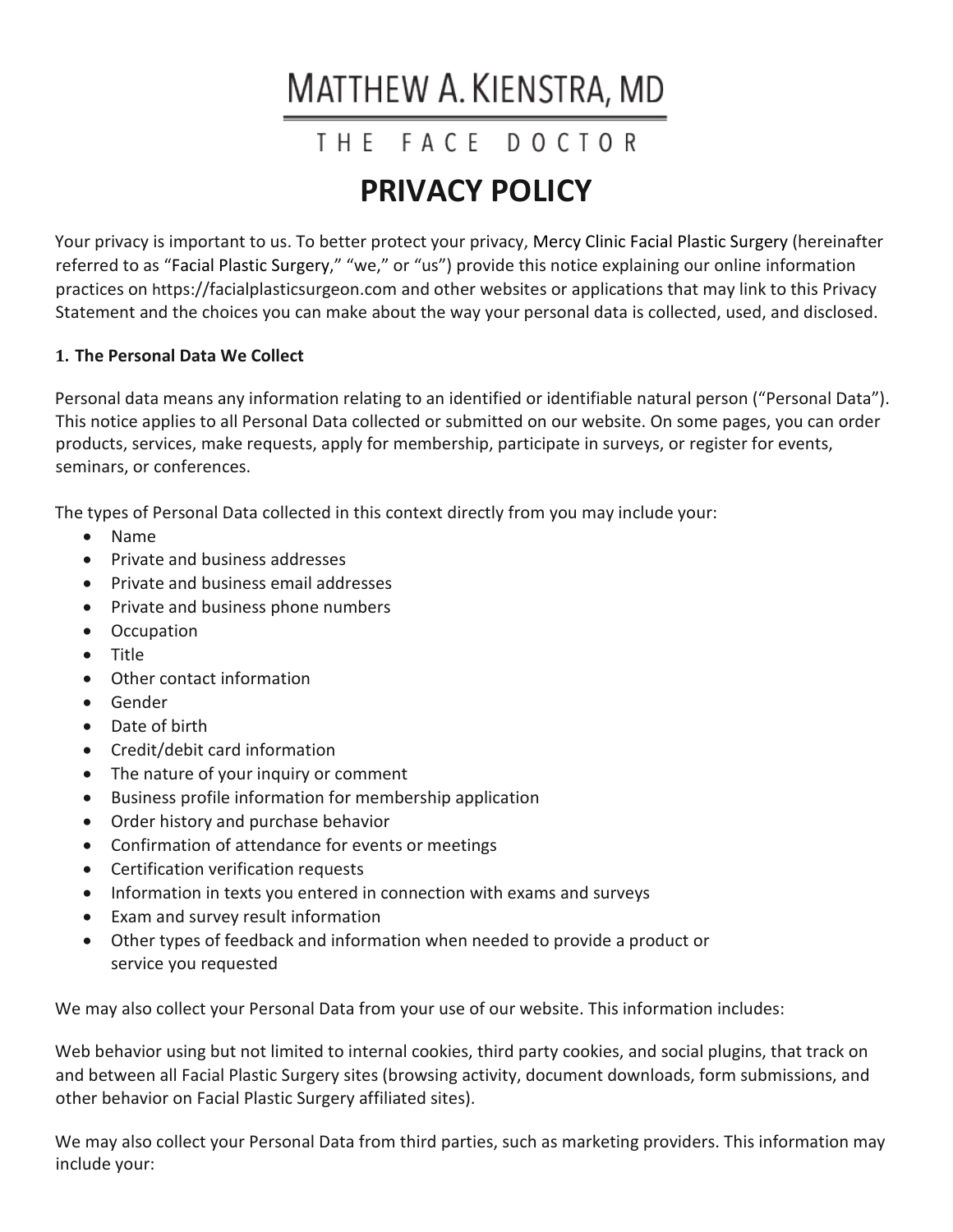- Name
- Personal and business address
- Personal and business email address
- Business phone number
- Company and/or educational institution
- Date of birth

#### **2. How Facial Plastic Surgery Uses Your Personal Data**

We process your Personal Data only on a sufficient legal basis according to the applicable data protection laws. The legal basis can be one of the following:

- To fulfil our contractual obligations towards you; this is the case, for instance, where we: conduct your exams and surveys and calculate the respective results; perform the member programs; manage the customer accounts;
- Your consent; this is the case, for instance, where we send direct marketing information by electronic communication to you; track your web behavior; give you access to benefits on third party websites;
- Legitimate interests; this is the case, for instance, where we send you direct marketing information by other means than electronic communication; or
- To comply with our legal obligations.

Where the processing is based on consent you may withdraw your consent at any time without affecting the lawfulness of the processing based on consent before its withdrawal. You can do so by contacting us using the contact details set forth below.

Except where your Personal Data are processed by us to comply with a statutory or contractual obligation, you are not obliged to provide Your Personal Data. However, if you refuse to provide your Personal Data, it may not be possible for us to provide you with the services available on our website.

We use the Personal Data you submit or otherwise provide about yourself on our website for the following purposes:

- To complete your request or order
- To respond to inquiries and to confirm orders or registrations
- To perform our services to you and to administer our contractual relationship with you, such as calculating and providing the results of exams and surveys, and performing the member programs
- To manage your accounts
- To provide you with updates and other information that we think may be of interest to you
- To perform statistical analyses
- To send you news, announcements, and other marketing and promotional communications

#### **3. Disclosure of Personal Data**

Facial Plastic Surgery discloses your Personal Data to other Facial Plastic Surgery entities and to third parties.

If you have not given your explicit consent to do so, we do not disclose the Personal Data you submit or otherwise provide about yourself on our website to any third parties besides other Facial Plastic Surgery entities, unless it is necessary to complete your request or order or it is necessary to provide a product or service to you which you have ordered. We will also disclose such Personal Data to third parties if it is necessary to protect our rights or property or if it is required or authorized by law.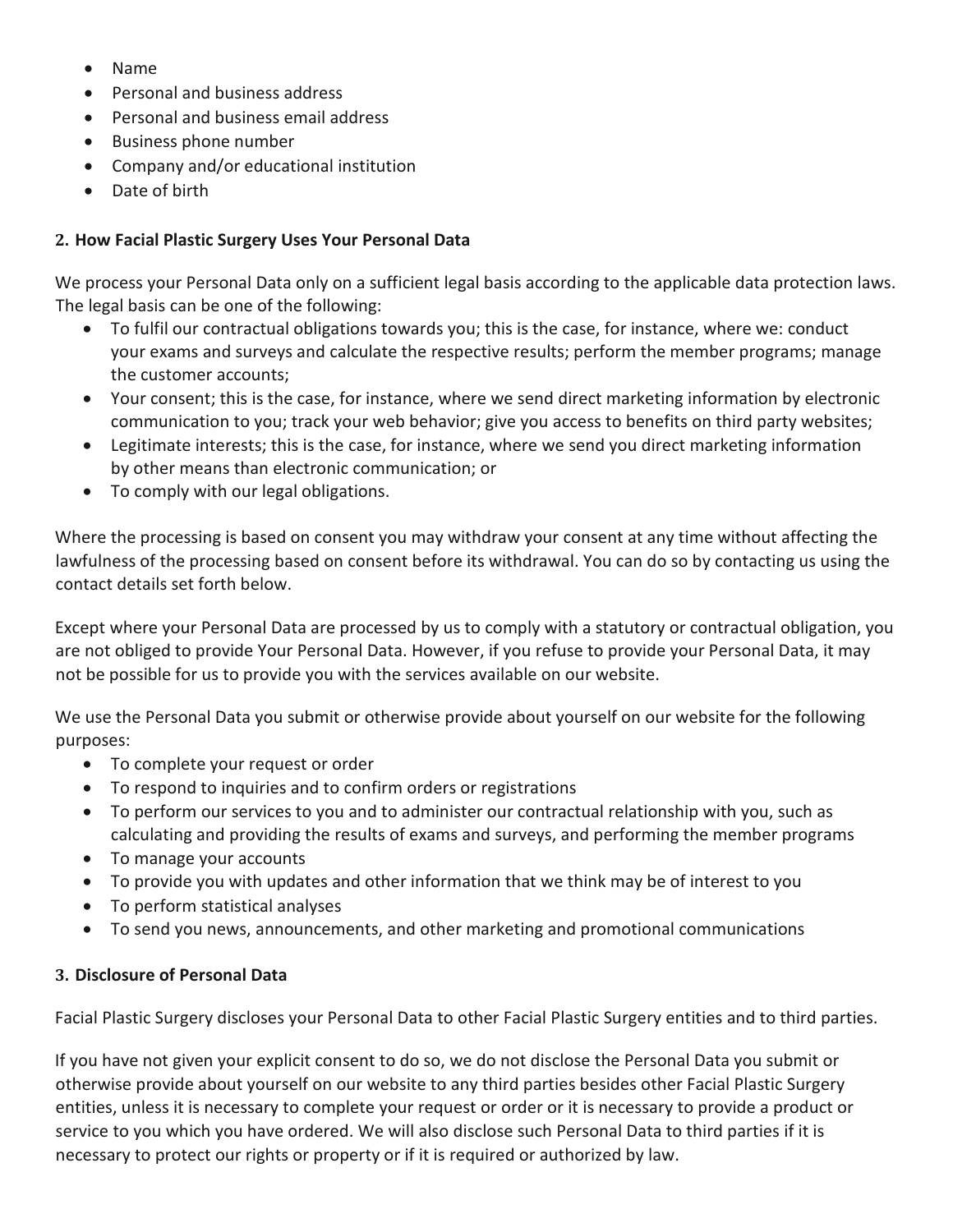We disclose your Personal Data to service providers for marketing automation, process automation, lead capture statistical analysis, research, affinity programs, training and exam delivery, and certification management and fulfilment. A full list of the service providers is available upon request.

We disclose your Personal Data to our business partners for promotion, marketing, and networking. A full list of our business partners is available upon request.

We also disclose your Personal Data to Facial Plastic Surgery affiliates for list purposes, e.g. administration. A full list of the affiliates is available upon request.

However, except as noted in this Privacy Statement, your Personal Data are not used for any other purposes and are not disclosed to any other third parties.

We use non-identifying and aggregate information to better design our website and to disclose to advertisers. For example, we may tell an advertiser that a certain number of individuals visited a certain area on our website, or that certain number of men and certain number of women filled out our registration form, but we would not disclose anything that could be used to identify those individuals, except as noted in this Privacy Statement.

# **4. International Data Transfer**

Facial Plastic Surgery might disclose your Personal Data to entities in other countries as needed to conduct business. This means that the Personal Data may be sent to countries that are located outside the European Economic Area ("EEA") such as the US. We have put in place appropriate safeguards in accordance with the legal requirements to ensure compliance with EU data protection regulations. For more information about the safeguards which are put in place, please contact us at the contact information set forth below.

#### **5. How We Secure Your Data**

Facial Plastic Surgery takes reasonable administrative, technical, and physical precautions to protect your Personal Data from accidental or unlawful loss, misuse, unauthorized access, disclosure, alteration, destruction, and other unlawful forms of processing. Authorized individuals having access to your Personal Data must respect the confidentiality of your Personal Data.

Your Personal Data will be stored only for the time they are needed for the purposes they have been collected and processed for and deleted afterwards. For marketing purposes, we only retain your Personal Data for six months unless you have agreed otherwise.

#### **6. Your Rights**

Where the Regulation (EU) 2016/679 (General Data Protection Regulation) or similar legal requirements apply to the processing you may exercise the following rights: The right to access the Personal Data; the right to rectification; the right to erasure; the right to restriction of the processing, the right to objection of the processing and the right to data portability. If you wish to exercise your rights, please contact us by using the contact information set forth below.

You can also lodge a complaint with your competent data protection authority or privacy regulator.